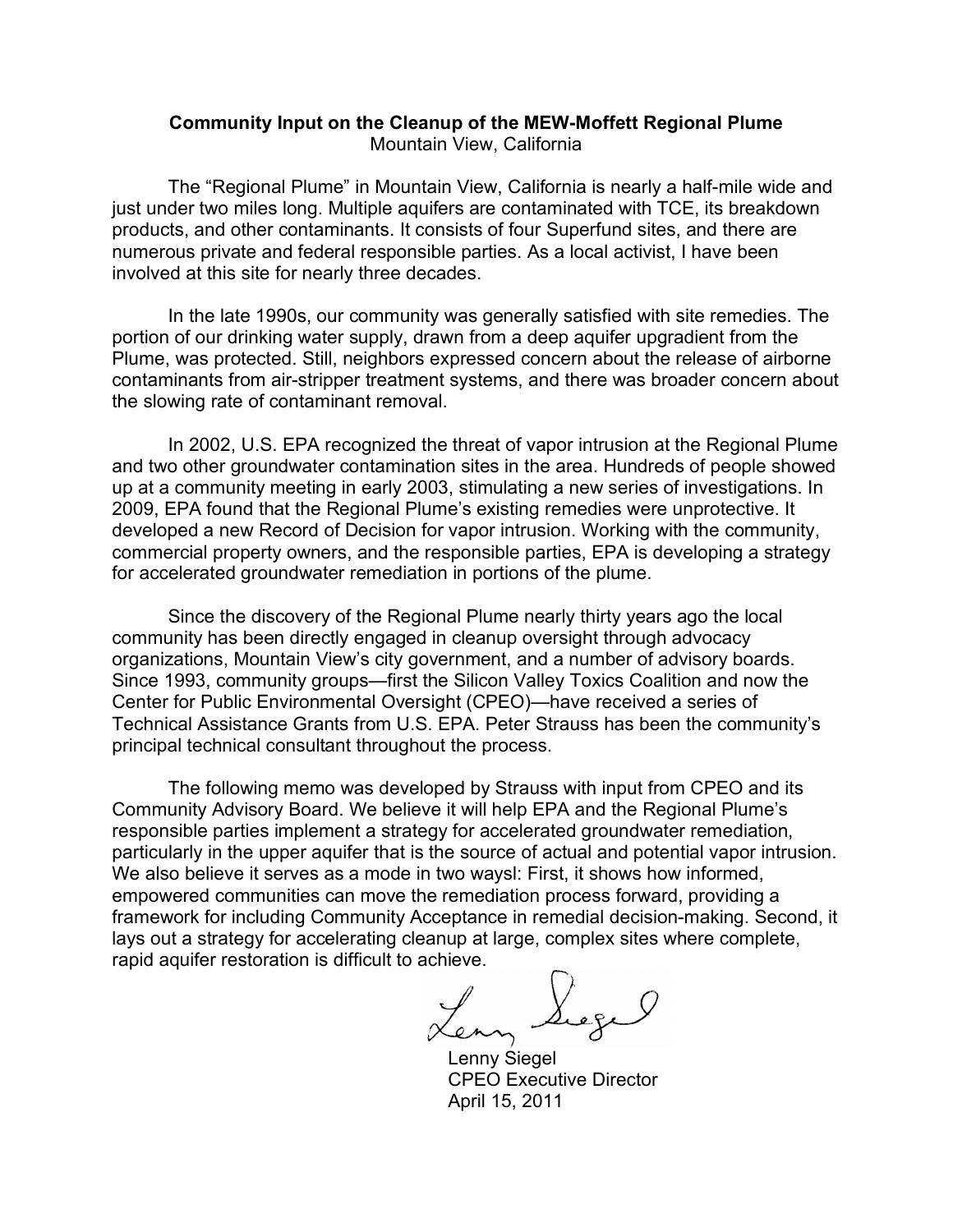### **FOCUSED FEASIBILITY STUDY FOR THE MEW—MOFFETT REGIONAL PLUME COMMUNITY CRITERIA AND SUGGESTED STRATEGY**

#### Prepared by Peter Strauss for the Center for Public Environmental Oversight (CPEO) and its MEW<sup>1</sup>-Moffett Community Advisory Board April 2011 version

EPA is preparing a Focused Feasibility Study (FFS) for groundwater at the MEW-Moffett Superfund sites. As with the Remedial Process Optimization (RPO) studies that were prepared a few years back, the FFS aims to find new solutions to accelerate groundwater remediation. This is in part because the remedial action objectives (RAOs) established in the 1989-ROD aimed at reducing concentrations of chemicals in soil and groundwater so that the groundwater would meet drinking water standards. In 1981, the threat of vapor intrusion was not understood and no RAOs for the vapor intrusion pathway were identified in the ROD. In 2010, a ROD Amendment was signed which required a response to vapor intrusion at the sites. The ROD Amendment articulated the following new Remedial Action Objective (RAO) that is a key element in the FFS:

To accelerate the reduction of the source of vapor intrusion (i.e., Site contaminants in shallow groundwater and soil gas) to levels that are protective of current and future building occupants, such that the need for a vapor intrusion remedy would be minimized or no longer be necessary.

It is worthwhile to re-acquaint ourselves with the old RAOs and cleanup levels. These RAOs and cleanup levels will not change as a result of the Vapor Intrusion Remedy, except with the addition of the heretofore-mentioned RAO.

|                                                                                                                            | <b>RAOs</b> |
|----------------------------------------------------------------------------------------------------------------------------|-------------|
| Protect local drinking water supplies                                                                                      |             |
| Restore the shallow and deep aquifers to meet Maximum Contaminant Levels (MCLs)<br>and $10^{-6}$ risk levels, respectively |             |
| Control and remediate contamination in subsurface soils                                                                    |             |
| Prevent vertical migration of contamination to aquifers                                                                    |             |
| <b>CLEANUP GOALS</b>                                                                                                       |             |
| <b>Soil</b>                                                                                                                |             |
| Outside slurry walls                                                                                                       | 0.5 ppm TCE |
| Inside slurry walls                                                                                                        | 1.0 ppm TCE |
| Groundwater                                                                                                                |             |
| Shallow aquifer                                                                                                            | 5.0 ppb TCE |
| Deep aquifer                                                                                                               | 0.8 ppb TCE |

<sup>&</sup>lt;sup>1</sup> MEW stands for three street names (Middlefield, Ellis, and Whisman) that define a Superfund Study Area with
three
National
Priorities List
sites and multiple
responsible
parties.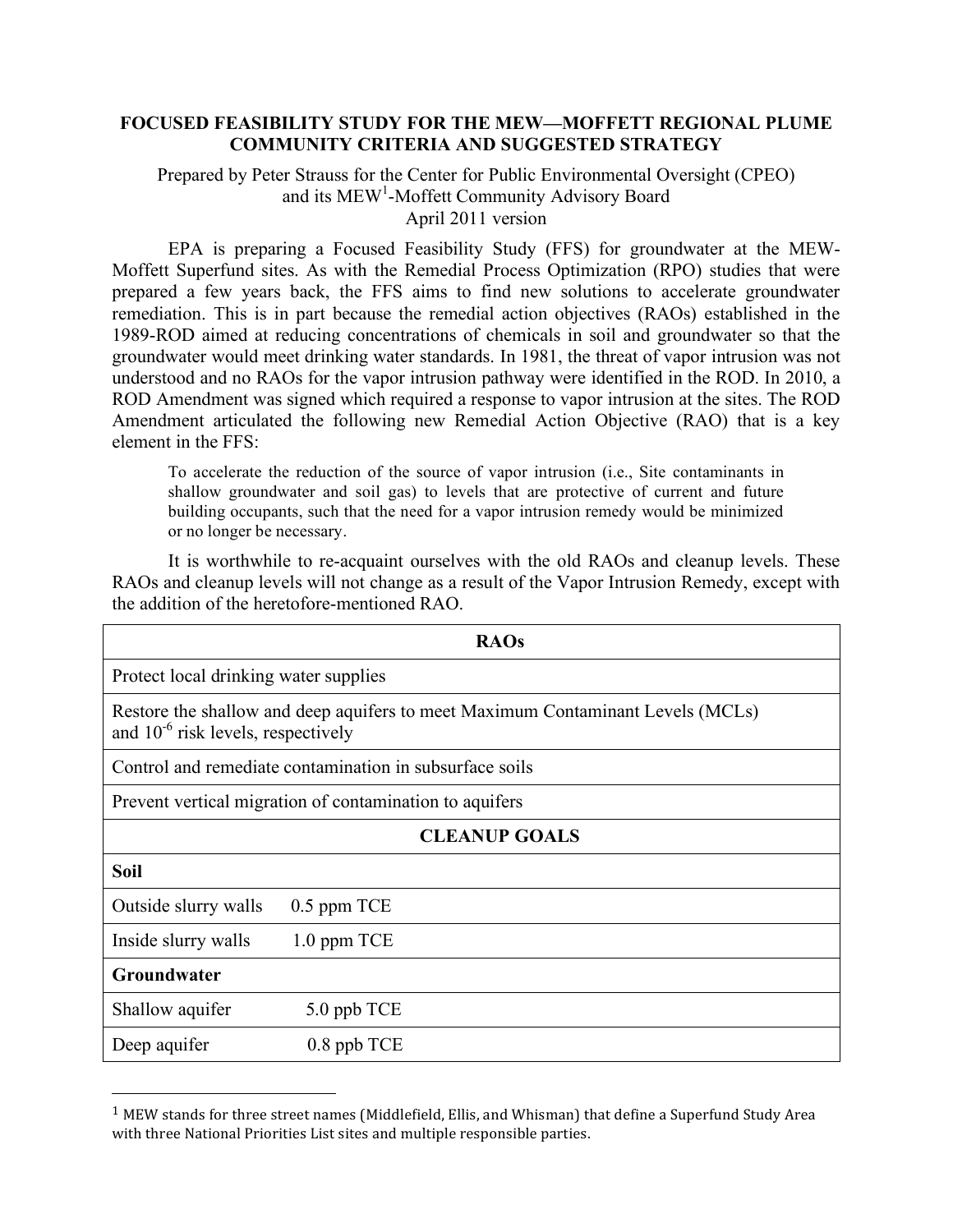Remedies at the site consist of the following:

- Operation of an area-wide Regional Groundwater Remediation Program (RGRP), which is largely a pump-and-treat operation both north and south of Highway 101. There are currently 30 operating Regional Recovery Wells. In most cases, clean water that is removed is piped to Steven's Creek, although efforts have been made to re-use some of the water.
- Excavation of soils greater than cleanup levels.
- Construction of a number of slurry walls that were installed to up to depths of 100 feet to contain the deepest and most contaminated areas.
- A series of source control actions, largely pump-and-treat operations, so that each of the Responsible Parties would take responsibility for their own sources of contamination. There are currently 58 operating source-control recovery wells.
- North of Highway 101, the Navy and NASA have been working on their own source control measures, also largely pump-and-treat, although the Navy also used a pre-treatment system that removed much of the contamination. NASA's efforts have been through Voluntary Clean-up Agreements with the State, except for areas overlying the regional plume.

The figure attached to this memo shows the general location of the regional plume in the upper aquifer.

As explained at the last meeting of the Moffett Field Restoration Advisory Board (RAB) and expounded upon in each of the RPO Evaluations, one of the principal reasons why remediation of the groundwater at the MEW-Moffett Field sites has been so difficult is the phenomenon of "matrix diffusion." The underlying subsurface is heterogeneous. That is, it consists of ribbons and layers of sand that transmit water easily, and layers of silt and clay that don't allow much movement and tend to sorb the contaminants to fine particles. Thus, although a great deal of progress has been made in the last 20 plus years of active remediation in terms of mass removal, containment of the plume, and generally lowering groundwater contamination levels, several systems have reached a level where the contaminant removal has leveled off after an initial period of steady reductions. This is referred to as reaching the asymptotic limit. The costs in terms of dollars, water withdrawn from the aquifer, and energy to keep operating the system as it has been are substantial. Thus a focused strategy of getting the biggest bang for the buck and resource use is needed.

The community, represented by the Community Advisory Board and Center for Public Environmental Oversight believes that the new Feasibility Study and remedy selection should focus on the following:

- Areas with high mass
- Areas that continue to act as a source
- Areas that reduce the need for long-term Vapor Intrusion mitigation
- Where the detectable plume encroaches on residential areas, schools, and other sensitive uses
- To enable reasonable future use of the property.

In addition, as contamination from upstream areas (i.e., MEW) continues to flow downstream, all remedies should be closely coordinated among the responsible parties. Additionally, there should be additional characterization of the subsurface to identify those areas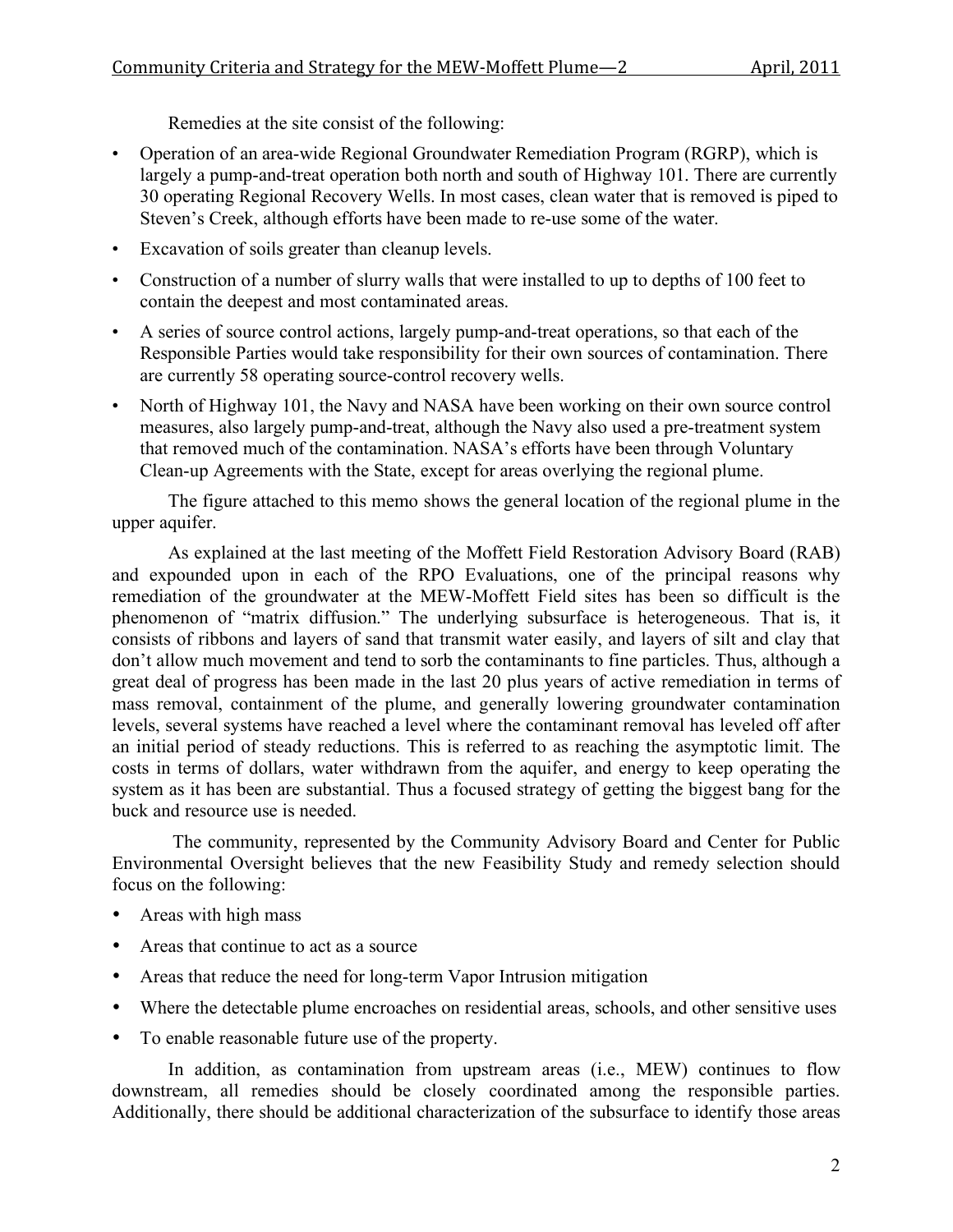most amenable to remediation. It goes without saying that continual improvements in long-term monitoring should also be part of the equation.

The community also believes that the Feasibility Study should require an adaptive optimization strategy that continually looks at new ways to attain clean-up standards. This should be a requirement that occurs every two years. That is, every two years the Responsible Parties should take a systematic look at the entire remediation process and determine what is working, what can be improved, and if there are new techniques and technologies that can enhance remediation performance.

# **Optimization of Existing Remedies**

In 2009, CPEO, after consultation with the Community Advisory Board, sent EPA a short paper entitled "Remedial Process Optimization—Community Criteria." The Remedial Process Optimization (RPO) Evaluations required of each responsible party in 2008 were the first step at re-evaluating the remediation system and seeing how it could be improved. Results from these evaluations should be incorporated into the FFS. Many of the detailed criteria below and the list of technologies to be considered flow from the previous criteria for the RPO evaluations and the analysis of those evaluations. Detailed criteria are listed below.

- Alternatives that replace current systems must speed up remediation (increasing progress towards remediation goals), remove or destroy contaminants that are not being addressed by the current system, and/or increase mass removal rates.
- The remedy selection process should evaluate hot spot removal.
- The remedy selection process should evaluate, where appropriate, the effectiveness of existing institutional controls (e.g., restrictions on drilling wells) as well as the need to establish new institutional controls (e.g., establish requirements to restrict use).
- The remedy selection should consider energy use and natural resource use/re-evaluate treated water recycling.
- The remedy selection process should evaluate the need for additional extraction wells and/or increasing extraction rates, particularly upstream from the slurry walls.
- Long-term monitoring and a contingency plan (e.g., failure of slurry walls) should be part of the scope of the FFS. We note that in 2008, the Northgate efficiency evaluation found that the slurry walls were "leaky," yet we know of little that has been done to address this problem.
- Remedy selection is complicated by the fact that property owners must give consent to the Responsible Party to conduct pilot tests and implement new technologies. The FFS should account for this complication.

# **Alternative Technologies**

We think that the following technologies should be considered for application to certain areas:

**Ultraviolet/Hydrogen peroxide treatment followed by air stripping.** (See Optimization Evaluation at 405 National Ave.)

**In-situ Chemical Oxidation (hydrogen peroxide, with or without iron sulfate, sodium or potassium permanganate, and ozone).** We note that Intel found in-situ chemical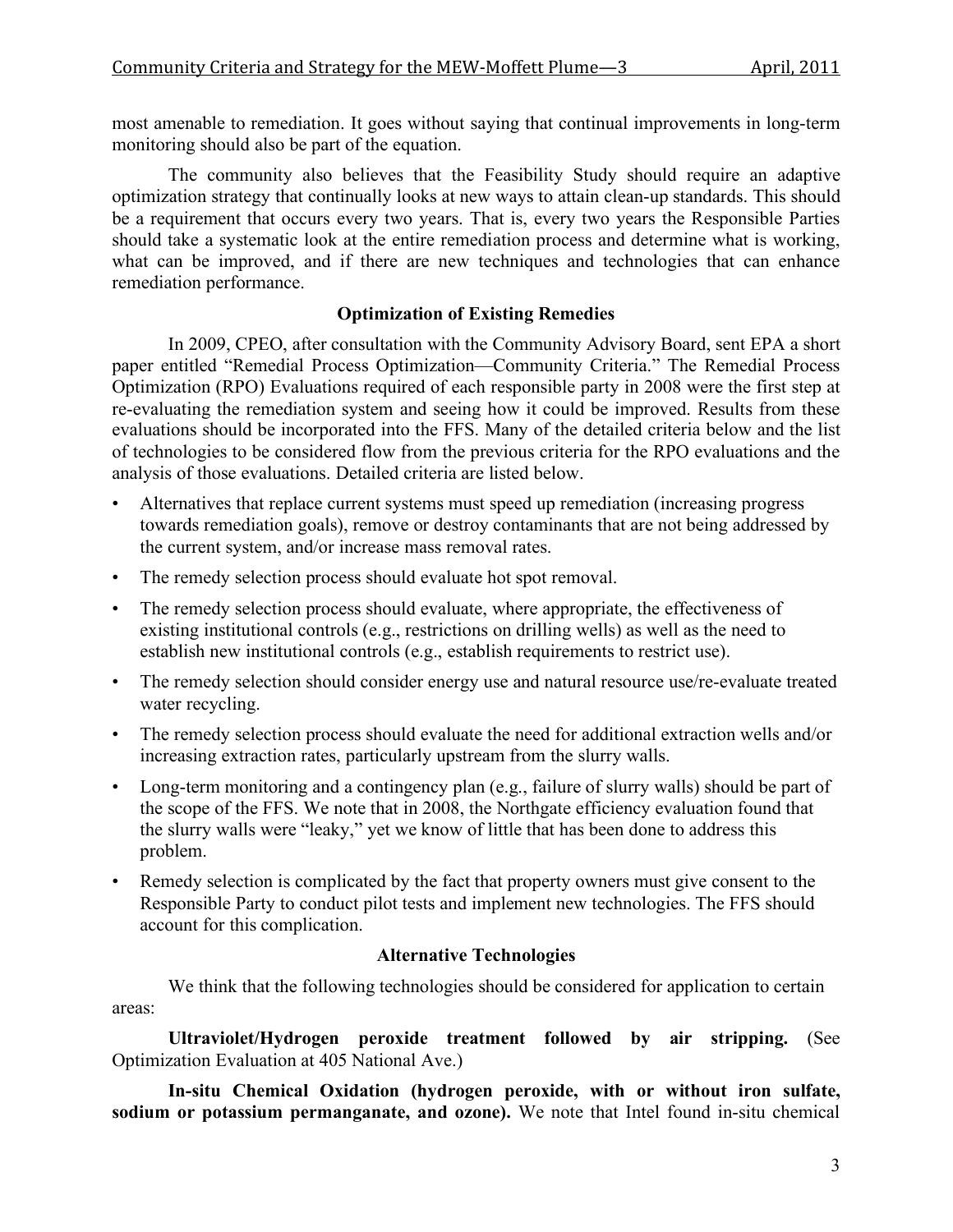oxidation less favorable based on its limited success at similar sites and since it had the potential of producing hexavalent chromium and manganese dioxide during the oxidation process. Hexavalent chromium is a toxic metal that is of particular concern in California. Therefore, if this is the case at other MEW and Moffett sites, we find this reason enough to reject this technology. Also, the precipitation of manganese dioxide tends to reduce the pore space in soils and further restrict ground water flow and the permeability of the aquifer. This reduction in permeability could affect the distribution of oxidants and directly impact the effectiveness of the remedial technology.

Mixed results were observed with chemical oxidation pilot tests using potassium permanganate. In 1999, a chemical oxidation pilot test at the Raytheon 350 Ellis Street property was conducted using existing vapor extraction wells and three existing monitoring/extraction wells. The test showed a 30% reduction in the volatile organic compouns (VOCs) in groundwater and no adverse effects on groundwater quality were observed (Locus, 2003; IT, 2000). In 2000, a pilot test using injections of potassium permanganate was conducted in the Azone at the Siemens-Sobrato Properties at 455, 485/487 and 501/505 East Middlefield Road. TCE concentrations decreased immediately after upgradient potassium permanganate injection, but rebound occurred. (Property owners rejected a follow-on pilot test due to concerns about the temporary shutdown of buildings). At a site in Sunnyvale, California (located approximately two miles from the MEW), permanganate injection in a recirculation mode has been conducted since December 2001, with periodic spot treatment into additional injection wells. Rebound of VOC groundwater concentrations continues to occur, likely due to the presence of residual VOCs trapped in the less permeable sediments.

All chemical oxidation techniques rely on the chemical being in contact with the contaminant. Thus, ISCO treatment is generally most effective in coarser-grained sediments. Also, permanganate is very messy, it is corrosive in liquid form, and storage has some safety concerns.

**In-situ enhanced bioremediation and bioaugmentation.** Intel has a pilot project underway. Monitoring indicates that bioremediation has been an effective method for remediating trichloroethylene (TCE) and its daughter compounds and for containing the VOCs on-site. Application of the emulsified oil was very successful in inducing highly reducing conditions. Based on monitoring results and calculations, VOC mass removal and mass flux reduction has been at least as robust under bioremediation as it was under pump-and-treat operations. While the Intel in-situ bioremediation project has been very successful, some improvements could be made in certain areas where reductive dechlorination appears to have "stalled" at cis-1,2-Dichloroethylene (DCE)—that is, augmenting the population of dechlorinating microorganisms Dehalococcoides ethenogenes and adding emulsified oil substrate to the area in question.

Other biostimulation pilot tests have been conducted at the Westside Auifer Treatment System (WATS) area and at 455 and 487 East Middlefield Road. At the WATS area, sodium propionate (an electron donor) was injected into groundwater through a well screened across two high conductivity layers between 10 and 25 feet bgs (upper unit) and 30 and 40 feet bgs (lower unit). The addition of electron donor successfully stimulated reductive dechlorination of cDCE and vinyl chloride (Northgate, 2008). SMI conducted a laboratory microcosm study between January and April 2003 using a groundwater sample collected from well SO-PZ2 in December 2002. Three electron donors (lactate, whey, and propylene glycol) were tested as well as bioaugmentation using culture NJ-E from Bioremediation Consulting Inc. (BCI). The results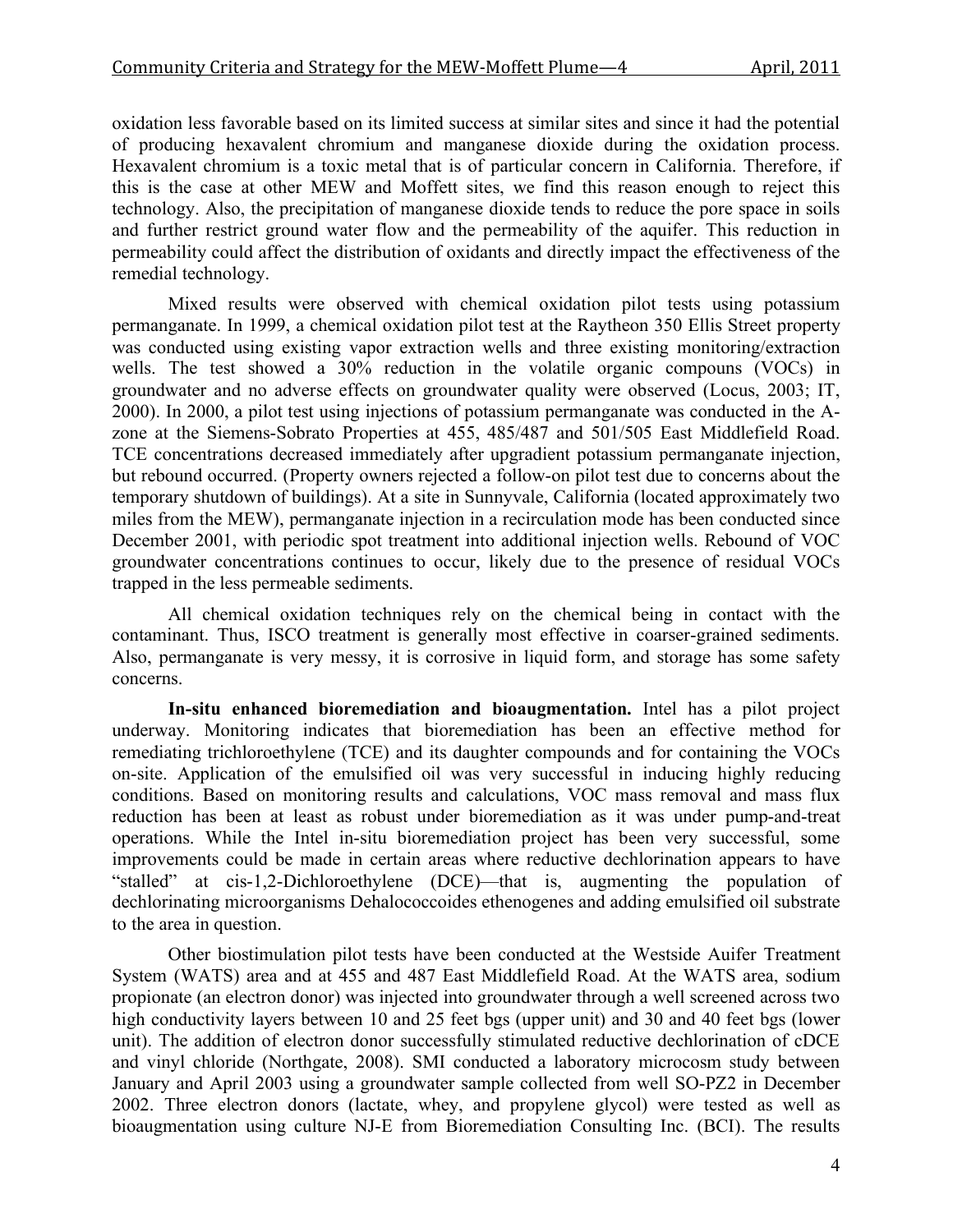indicated that groundwater contained dehalococcoides ethenogenes capable of converting TCE to ethane, however the dechlorination from vinyl chloride to ethane occurred more rapidly when augmented with the NJ-E culture from BCI. The most favorable results were obtained using lactate as an electron donor.

**Permeable Reactive Barriers (PRBs).** PRBs may be appropriate in the shallow groundwater zones, and as a potential replacement for portions of the slurry walls. (Both the upstream and downstream sides of the slurry walls could be retained as a funnel-and-gate system, and only a relatively small portion of the slurry wall would have to be removed). It was noted in the Raytheon Optimization Study (Locus) that it might be possible to modify the existing slurry wall to install elements of a PRB, although access may be difficult due to presence of buildings. A pilot-project PRB filled with zero-valent iron (ZVI) was installed in the WATS area at Moffett Field in 1996. Results indicated that the zero valent iron was capable of reducing VOCs to below their respective MCLs or analytical reporting limits within the first 2 to 3 feet of the 6-foot long iron cell. Hydraulic studies showed that there was some contaminated flow under and around the hanging wall.

**Monitored Natural Attenuation**. This technology should only be used in locations where concentrations are below 100 ug/L, there are no overlying buildings, and where there is conclusive evidence that matrix diffusion has caused contaminants to become sorbed to the lesstransmissive zones of the aquifer.

**Advanced Oxidation followed by Granular Activated Carbon (GAC) polishing**. The Advanced Oxidation Process destroys the majority of the influent VOCs at the WATS. The liquid-phase GAC units polish the discharge water of any remaining VOCs.

**Pulsed Extraction**. Cyclic operation of the systems may allow matrix diffusion processes to temporarily regenerate higher concentrations and thereby improve the mass removal efficiency of the source control remedy. Pulsed extraction includes modifying the operational mode of the pumping systems from continuous operation to cyclic operation, with monitoring of the influent VOC concentrations to assess potential increases in concentration from the end of one cycle to the start of the next (i.e., "rebound" in concentrations). This technology could be readily implemented because the extraction systems are already in-place.

**Air Sparging and Soil Vapor Extraction**. At the former Siemens/Sobrato properties an air-sparging system combined with soil vapor extraction (AS/SVE) was pilot tested in 1995 and operated at full-scale beginning in 1997. The system was operated until rising water levels forced closure of the air sparging wells.

**Phytoremediation**. Phytoremediation uses vegetation to remediate contaminated groundwater through several mechanisms. Some plants destroy organic pollutants by degrading them directly, while others aid in degradation indirectly by supporting microbial communities. In addition, plants can also be used to take up water in large amounts, and thus help to contain contaminants in subsurface environments. Phytoremediation is best suited for wide areas where contaminants are in low to medium concentrations. The key element in the design of a phytoremediation project is that the roots of the selected plant must be in contact or in very close proximity to the target contaminant. This technology is readily implementable over portions of the site, with the exception of paved areas (roads and airplane parking areas), structures, which are not amenable to tree planting/maintenance. The subsurface lithology (layered fine-grained soil) should not represent a significant barrier to root transport.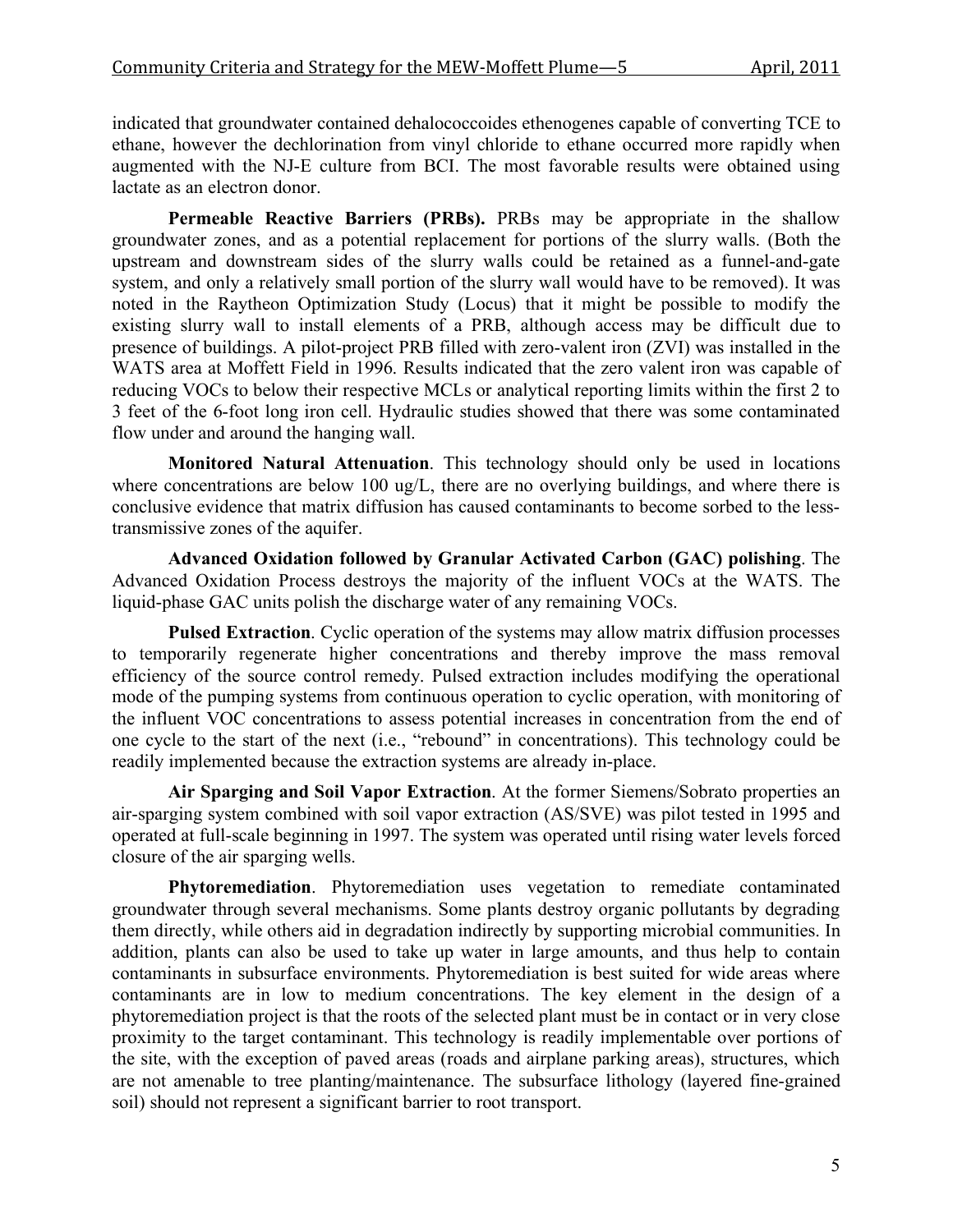**Combined Abiotic/Biotic Treatment**. Combined abiotic/biotic treatment refers to amendments that contain ZVI along with a slow release organic electron donor. The ZVI component serves to rapidly generate strongly reducing conditions and promote chemical dechlorination processes that are insensitive to contaminant concentrations over a very broad range, and the organic component stimulates biological reductive dechlorination. ZVI is purportedly rapid and leads to a more complete degradation than biotic treatments. The organic component is nutrient-rich amendment that provides support for growth of bacteria in the groundwater environment. These processes combine to create an extremely reduced environment that stimulates chemical and microbiological dechlorination of VOCs.